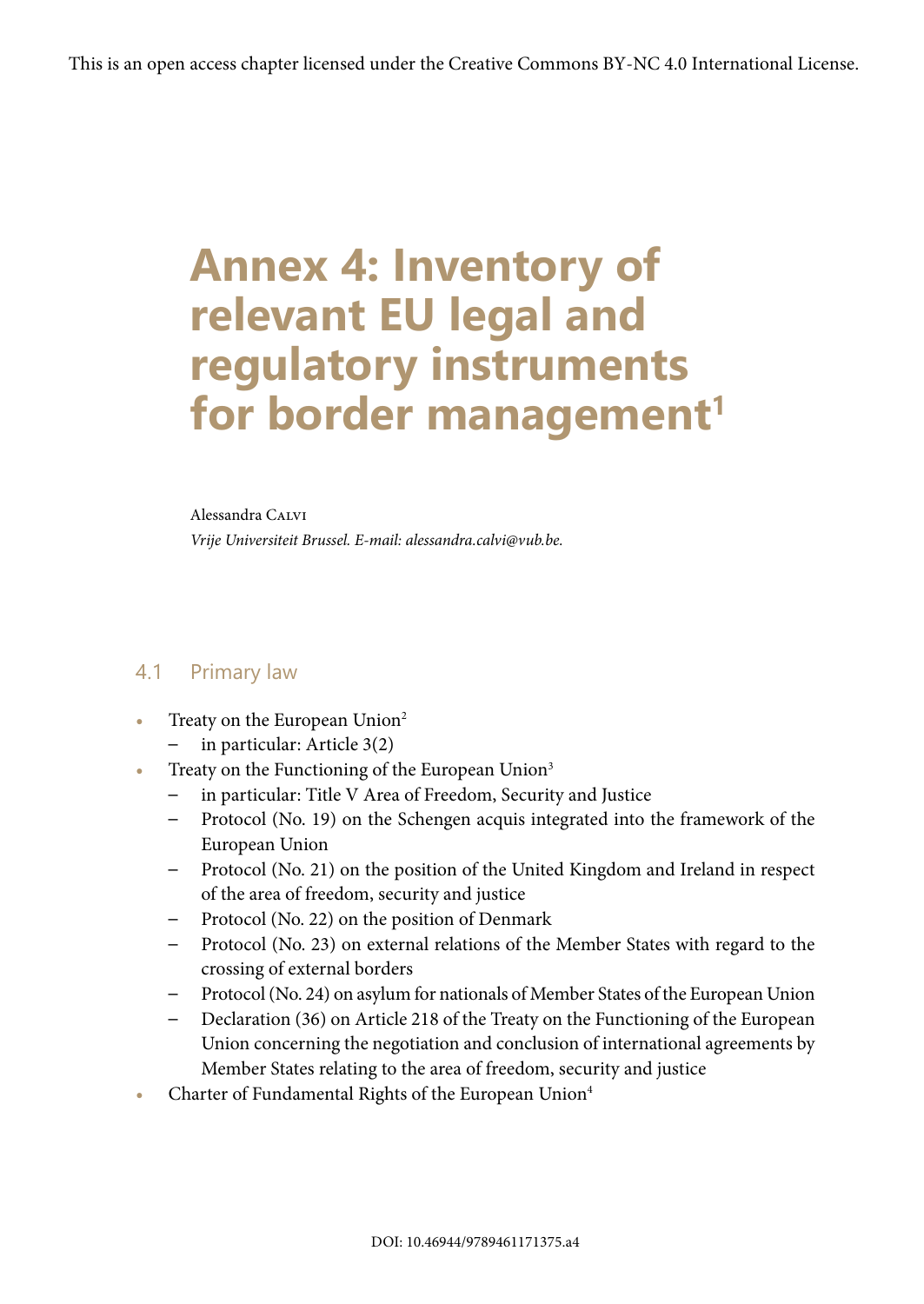# 4.2 Secondary law

## **Schengen and Schengen Information System (SIS)**

- **•** Agreement between the Governments of the States of the Benelux Economic Union, the Federal Republic of Germany and the French Republic on the gradual abolition of checks at their common borders (14 June 1985)<sup>5</sup>
- **•** Convention Implementing the Schengen Agreement of 14 June 1985 between the Governments of the States of the Benelux Economic Union, the Federal Republic of Germany and the French Republic, on the gradual abolition of checks at their common borders (19 June 1990)<sup>6</sup>
- **•** Regulation (EC) No. 1986/2006 of the European Parliament and of the Council of 20 December 2006 regarding access to the second-generation Schengen Information System (SIS II) by the services in the Member States responsible for issuing vehicle registration certificates (cooperation on vehicle registration)<sup>7</sup>
- **•** Regulation (EC) No. 1987/2006 of the European Parliament and of the Council of 20 December 2006 on the establishment, operation and use of the second-generation Schengen Information System (SIS II) (border control cooperation)<sup>8</sup>
- **•** Annex to the Commission Recommendation establishing a common "Practical Handbook for Border Guards" to be used by Member States' competent authorities when carrying out the border control of persons and replacing Commission Recommendation C(2006) 5186 of 6 November 2006 [C(2019) 7131 final]
- **•** Council Decision 2007/533/JHA of 12 June 2007 on the establishment, operation and use of the second-generation Schengen Information System (SIS II) (law enforcement cooperation**)**9
- **•** Commission Decision 2010/261/EU of 4 May 2010 on the Security Plan for Central SIS II and the Communication Infrastructure<sup>10</sup>
- **•** Regulation (EU) 2016/399 of the European Parliament and of the Council of 9 March 2016 on a Union Code on the rules governing the movement of persons across borders (Schengen Borders Code)<sup>11</sup>
- **•** Commission Implementing Decision 2013/115/EU of 26 February 2013 on the Sirene Manual and other implementing measures for the second generation Schengen Information System (SIS II)<sup>12</sup>
- **•** Commission Implementing Decision (EU) 2017/1528 of 31 August 2017 replacing the Annex to Implementing Decision 2013/115/EU on the SIRENE Manual and other implementing measures for the second generation Schengen Information System (SIS II)13 [C(2017) 5893]
- **•** Regulation (EU) 2018/1860 of the European Parliament and of the Council of 28 November 2018 on the use of the Schengen Information System for the return of illegally staying third-country nationals<sup>14</sup>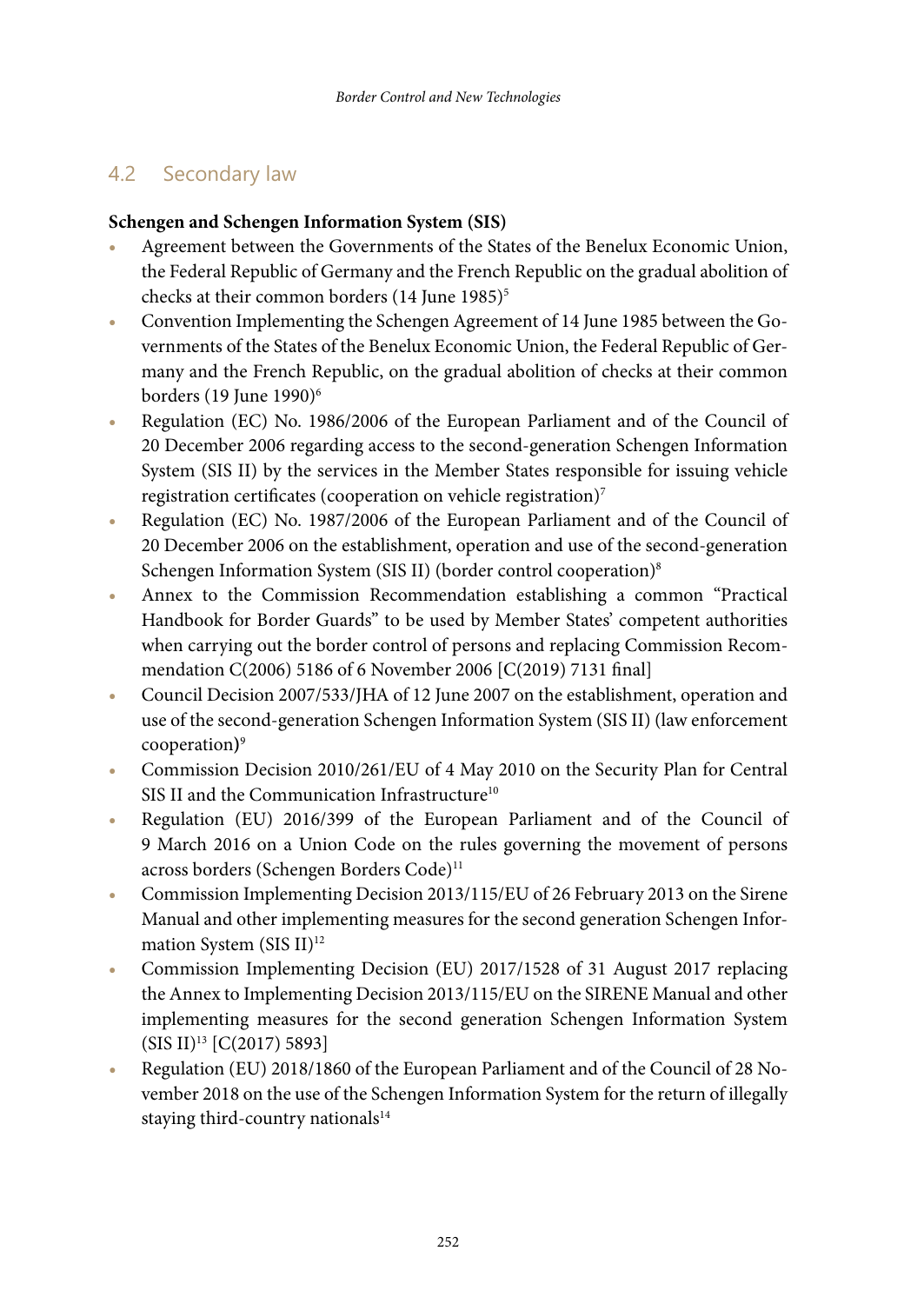- **•** Regulation (EU) 2018/1861 of the European Parliament and of the Council of 28 November 2018 on the establishment, operation and use of the Schengen Information System (SIS) in the field of border checks, and amending the Convention implementing the Schengen Agreement, and amending and repealing Regulation (EC) No. 1987/2006<sup>15</sup>
- **•** Regulation (EU) 2018/1862 of the European Parliament and of the Council of 28 November 2018 on the establishment, operation and use of the Schengen Information System (SIS) in the field of police cooperation and judicial cooperation in criminal matters, amending and repealing Council Decision 2007/533/JHA, and repealing Regulation (EC) No. 1986/2006 of the European Parliament and of the Council and Commission Decision 2010/261/EU16
- **•** Proposal COM(2020) 791 final [2020/0350(COD)] for a Regulation of the European Parliament and of the Council amending Regulation (EU) 2018/1862 on the establishment, operation and use of the Schengen Information System (SIS) in the field of police cooperation and judicial cooperation in criminal matters as regards the entry of alerts by Europol

#### **Visa Information System (VIS)**

- **•** Council Decision 2004/512/EC of 8 June 2004 establishing the Visa Information System  $(VIS)^{17}$
- **•** Regulation (EC) No. 767/2008 of the European Parliament and of the Council of 9 July 2008 concerning the Visa Information System (VIS) and the exchange of data between Member States on short-stay visas (VIS Regulation)<sup>18</sup>
- **•** Council Decision 2008/633/JHA of 23 June 2008 concerning access for consultation of the Visa Information System (VIS) by designated authorities of Member States and by Europol for the purposes of the prevention, detection and investigation of terrorist offences and of other serious criminal offences<sup>19</sup>
- **•** Regulation (EC) No. 810/2009 of the European Parliament and of the Council of 13 July 2009 establishing a Community Code on Visas<sup>20</sup>
- **•** Commission Decision 2006/648/EC of 22 September 2006 laying down the technical specifications on the standards for biometric features related to the development of the Visa Information System<sup>21</sup> [C(2006) 3699]
- **•** Commission Implementing Decision amending Commission Decision No. C(2010) 1620 final of 19 March 2010 establishing the Handbook for the processing of visa applications and the modification of issued visa ("Visa Handbook") [C(2019) 3464 final]
- **•** Proposal COM(2018) 302 final [2018/0152(COD)] Proposal for a Regulation of the European Parliament and of the Council amending Regulation (EC) No. 767/2008, Regulation (EC) No. 810/2009, Regulation (EU) 2017/2226, Regulation (EU) 2016/399, Regulation XX/2018 [Interoperability Regulation], and Decision 2004/512/EC and repealing Council Decision 2008/633/JHA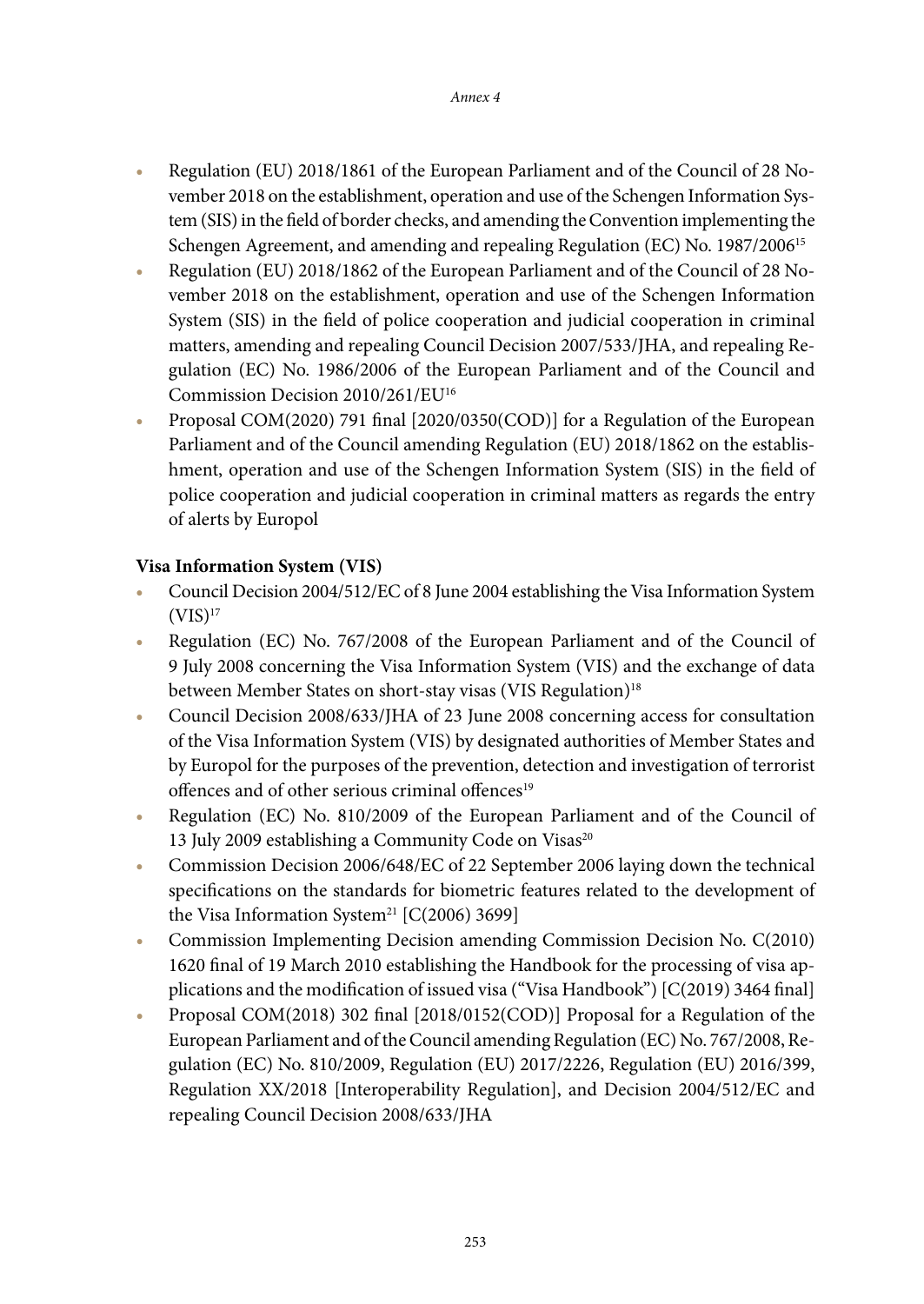#### **European Dactyloscopy (Eurodac)**

- **•** Regulation (EU) No. 604/2013 of the European Parliament and of the Council of 26 June 2013 establishing the criteria and mechanisms for determining the Member State responsible for examining an application for international protection lodged in one of the Member States by a third-country national or a stateless person (recast)<sup>22</sup>
- **•** Regulation (EU) No. 603/2013 of the European Parliament and of the Council of 26 June 2013 on the establishment of 'Eurodac' for the comparison of fingerprints for the effective application of Regulation (EU) No. 604/2013 establishing the criteria and mechanisms for determining the Member State responsible for examining an application for international protection lodged in one of the Member States by a third-country national or a stateless person and on requests for the comparison with Eurodac data by Member States' law enforcement authorities and Europol for law enforcement purposes, and amending Regulation (EU) No. 1077/2011 establishing a European Agency for the operational management of large-scale IT systems in the area of freedom, security and justice<sup>23</sup>
- **•** Commission Regulation (EC) No. 1560/2003 of 2 September 2003 laying down detailed rules for the application of Council Regulation (EC) No. 343/2003 establishing the criteria and mechanisms for determining the Member State responsible for examining an asylum application lodged in one of the Member States by a third-country national<sup>24</sup>
- **•** Proposal COM(2016)0272 final [2016/0132 (COD)] for a Regulation of the European Parliament and of the Council for a on the establishment of 'Eurodac' for the comparison of fingerprints for the effective application of [Regulation (EU) No. 604/2013 establishing the criteria and mechanisms for determining the Member State responsible for examining an application for international protection lodged in one of the Member States by a third-country national or a stateless person] , for identifying an illegally staying third-country national or stateless person and on requests for the comparison with Eurodac data by Member States' law enforcement authorities and Europol for law enforcement purposes (recast)
- **•** Amended proposal COM(2020) 614 final [2016/0132(COD)] for a Regulation of the European Parliament and of the Council on the establishment of 'Eurodac' for the comparison of biometric data for the effective application of Regulation (EU) XXX/ XXX [Regulation on Asylum and Migration Management] and of Regulation (EU) XXX/XXX [Resettlement Regulation], for identifying an illegally staying third-country national or stateless person and on requests for the comparison with Eurodac data by Member States' law enforcement authorities and Europol for law enforcement purposes and amending Regulations (EU) 2018/1240 and (EU) 2019/818
- **•** Proposal COM(2020) 612 final [2020/0278(COD)] for a Regulation of the European Parliament and of the Council introducing a screening of third country nationals at the external borders and amending Regulations (EC) No. 767/2008, (EU) 2017/2226, (EU) 2018/1240 and (EU) 2019/817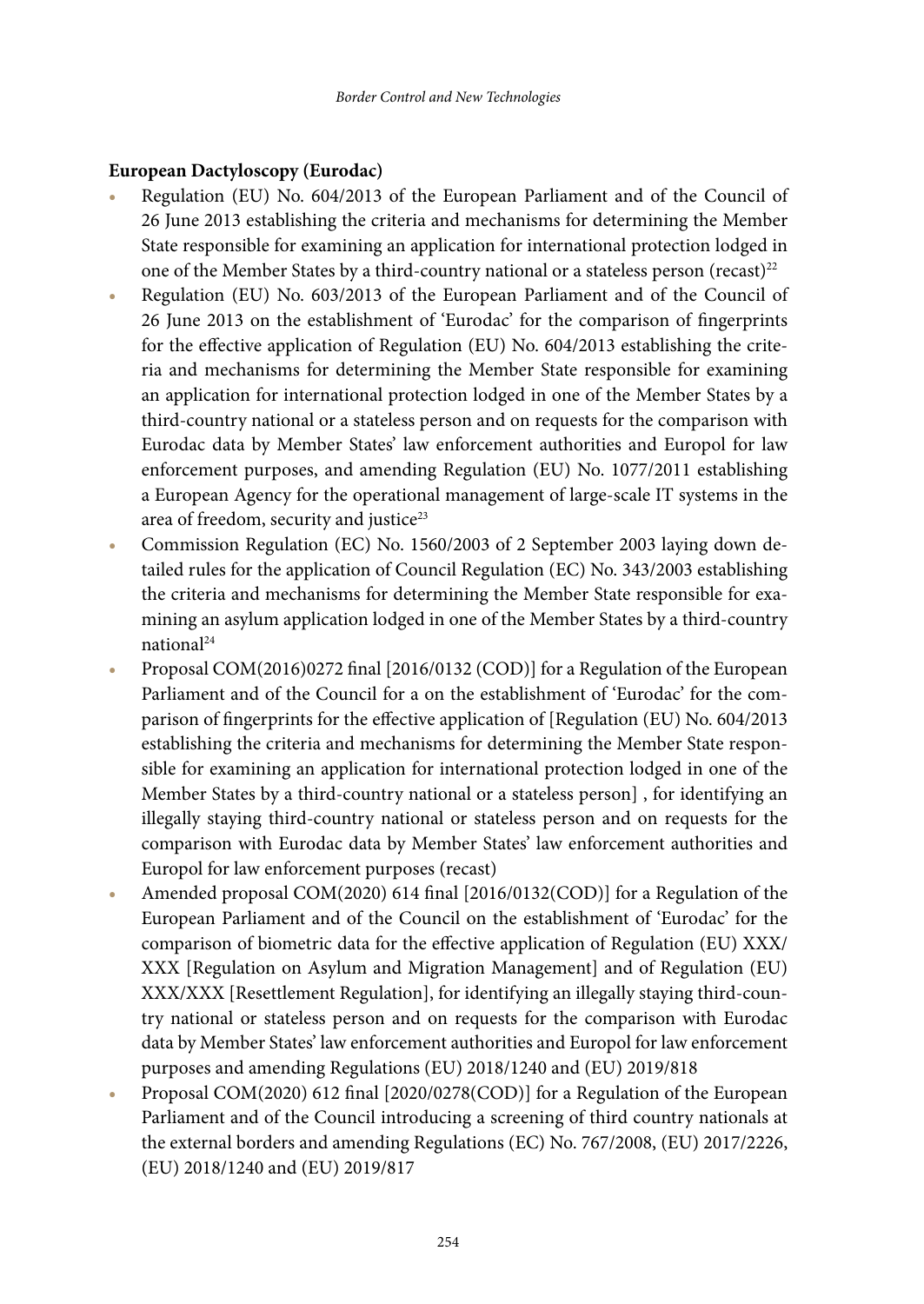## **Entry-Exit System (EES)**

- **•** Regulation (EU) 2017/2225 of the European Parliament and of the Council of 30 November 2017 amending Regulation (EU) 2016/399 as regards the use of the Entry/ Exit System<sup>25</sup>
- **•** Regulation (EU) 2017/2226 of the European Parliament and of the Council of 30 November 2017 establishing an Entry/Exit System (EES) to register entry and exit data and refusal of entry data of third-country nationals crossing the external borders of the Member States and determining the conditions for access to the EES for law enforcement purposes, and amending the Convention implementing the Schengen Agreement and Regulations (EC) No. 767/2008 and (EU) No. 1077/201126
- **•** Commission Implementing Decision (EU) 2018/1547 of 15 October 2018 laying down the specifications for the connection of the central access points to the Entry/ Exit System (EES) and for a technical solution to facilitate the collection of data by Member States for the purpose of generating statistics on the access to the EES data for law enforcement purposes $27$
- **•** Commission Implementing Decision (EU) 2019/326 of 25 February 2019 laying down measures for entering the data in the Entry/Exit System (EES)<sup>28</sup>
- **•** Commission Implementing Decision (EU) 2019/329 of 25 February 2019 laying down the specifications for the quality, resolution and use of fingerprints and facial image for biometric verification and identification in the Entry/Exit System (EES) $^{29}$

#### **European Travel Information and Authorization System (ETIAS)**

- **•** Regulation (EU) 2018/1240 of the European Parliament and of the Council of 12 September 2018 establishing a European Travel Information and Authorization System (ETIAS) and amending Regulations (EU) No. 1077/2011, (EU) No. 515/2014, (EU) 2016/399, (EU) 2016/1624 and (EU) 2017/222630
- **•** Regulation (EU) 2018/1241 of the European Parliament and of the Council of 12 September 2018 amending Regulation (EU) 2016/794 for the purpose of establishing a European Travel Information and Authorization System (ETIAS)<sup>31</sup>

# **European Criminal Records Information System for Third Country Nationals (ECRIS-TCN)**

- **•** Council Framework Decision 2009/315/JHA of 26 February 2009 on the organisation and content of the exchange of information extracted from the criminal record between Member States<sup>32</sup>
- **•** Council Decision 2009/316/JHA of 6 April 2009 on the establishment of the European Criminal Records Information System (ECRIS) in application of Article 11 of Framework Decision 2009/315/JHA<sup>33</sup>
- **•** Regulation (EU) 2019/816 of the European Parliament and of the Council of 17 April 2019 establishing a centralised system for the identification of Member States holding conviction information on third-country nationals and stateless persons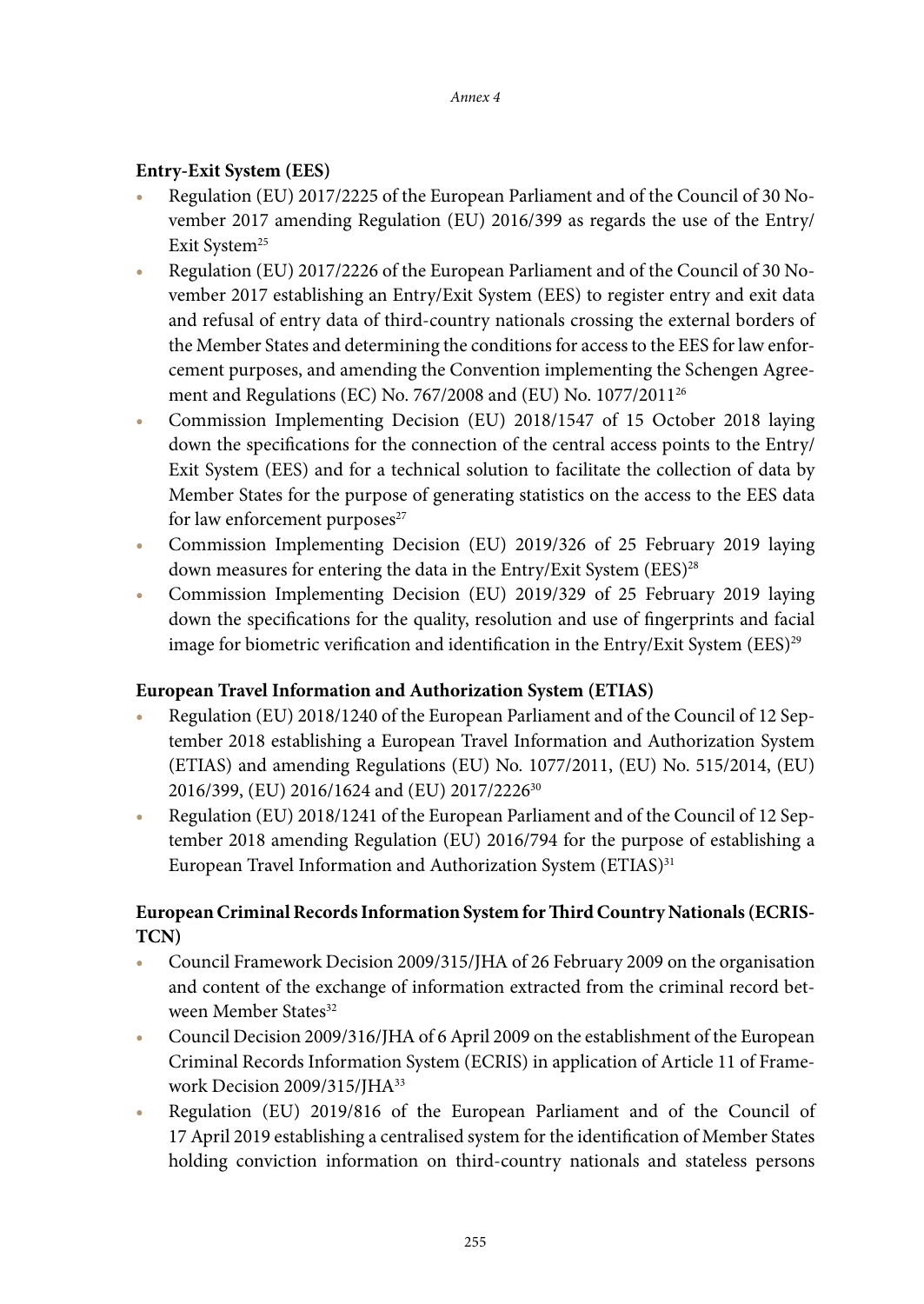(ECRIS-TCN) to supplement the European Criminal Records Information System and amending Regulation (EU) 2018/1726<sup>34</sup>

**•** Directive (EU) 2019/884 of the European Parliament and of the Council of 17 April 2019 amending Council Framework Decision 2009/315/JHA, as regards the exchange of information on third-country nationals and as regards the European Criminal Records Information System (ECRIS), and replacing Council Decision 2009/316/JHA<sup>35</sup>

#### **Interoperability**

- **•** Regulation (EU) 2019/817 of the European Parliament and of the Council of 20 May 2019 on establishing a framework for interoperability between EU information systems in the field of borders and visa and amending Regulations (EC) No. 767/2008, (EU) 2016/399, (EU) 2017/2226, (EU) 2018/1240, (EU) 2018/1726 and (EU) 2018/1861 of the European Parliament and of the Council and Council Decisions 2004/512/EC and 2008/633/JHA36
- **•** Regulation (EU) 2019/818 of the European Parliament and of the Council of 20 May 2019 on establishing a framework for interoperability between EU information systems in the field of police and judicial cooperation, asylum and migration and amending Regulations (EU) 2018/1726, (EU) 2018/1862 and (EU) 2019/816<sup>37</sup>

#### **Prüm Convention**

- **•** Council Decision 2008/615/JHA of 23 June 2008 on the stepping up of cross-border cooperation, particularly in combating terrorism and cross-border crime<sup>38</sup>
- **•** Council Decision 2008/616/JHA of 23 June 2008 on the implementation of Decision 2008/615/JHA on the stepping up of cross-border cooperation, particularly in combating terrorism and cross-border crime<sup>39</sup>

#### **European Border Surveillance System (Eurosur)**

- **•** Regulation (EU) No. 1052/2013 of the European Parliament and of the council of 22 October 2013 establishing the European Border Surveillance System (Eurosur)<sup>40</sup>
- **•** Regulation (EU) 2019/1896 of the European Parliament and of the Council of 13 November 2019 on the European Border and Coast Guard and repealing Regulations (EU) No. 1052/2013 and (EU) 2016/162441

#### **Passenger Name Records (PNR)**

- **•** Directive (EU) 2016/681 of the European Parliament and of the Council of 27 April 2016 on the use of passenger name record (PNR) data for the prevention, detection, investigation and prosecution of terrorist offences and serious crime<sup>42</sup>
- **•** Passenger name records (PNR) Updated list of Member States who have decided the application of the PNR Directive to intra-EU flights as referred to in Article 2 of Directive (EU) 2016/681 of the European Parliament and of the Council on the use of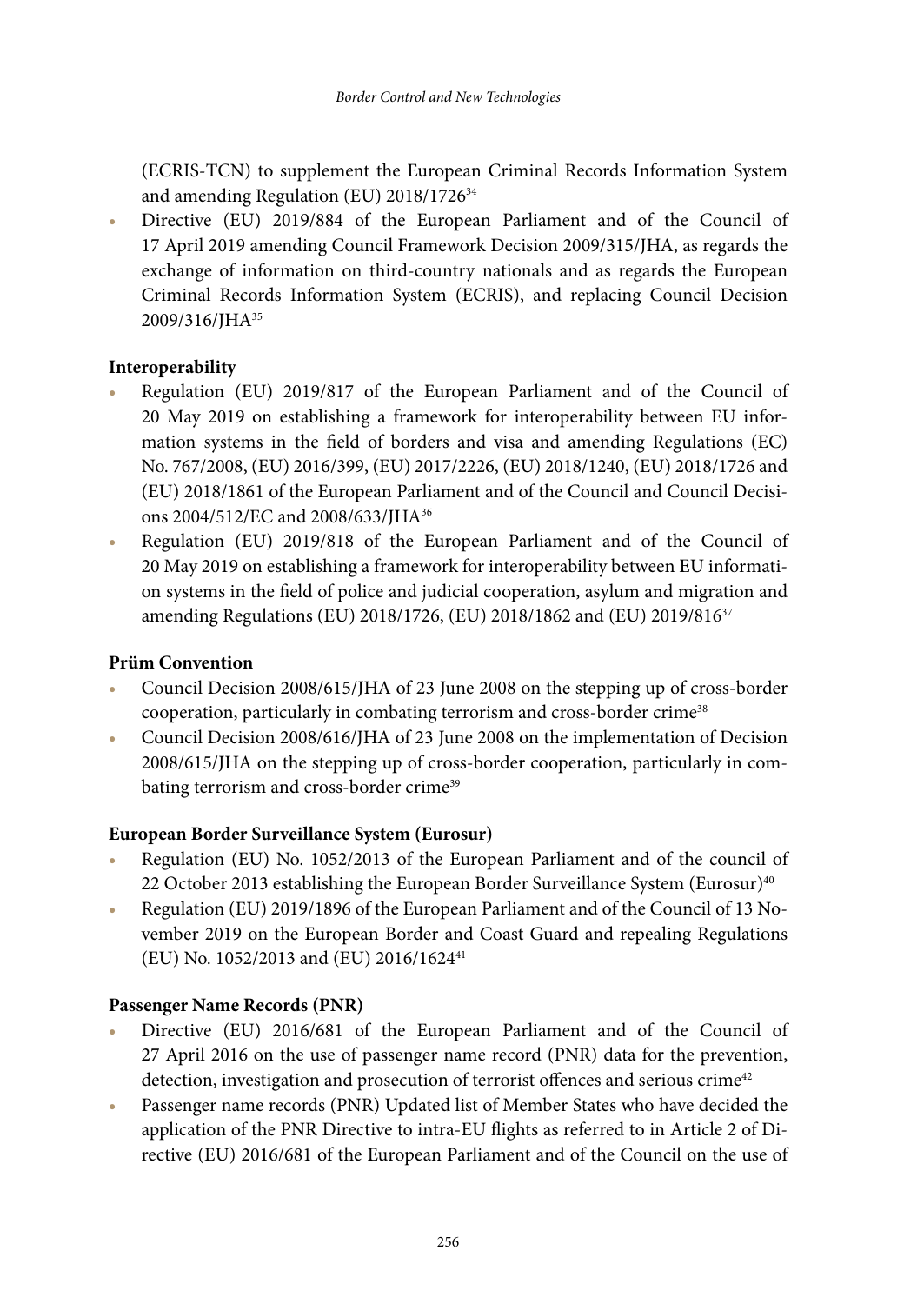passenger name record (PNR) data for the prevention, detection, investigation and prosecution of terrorist offences and serious crime<sup>43</sup>

- **•** Passenger name records (PNR) Passenger Information Units List of the Passenger Information Units referred to in Article 4 of Directive (EU) 2016/681 of the European Parliament and of the Council on the use of passenger name record (PNR) data for the prevention, detection, investigation and prosecution of terrorist offences and serious crime44
- **•** Agreement between the European Union and Australia on the processing and transfer of Passenger Name Record (PNR) data by air carriers to the Australian Customs and Border Protection Service<sup>45</sup>
- **•** Agreement between the United States of America and the European Union on the use and transfer of passenger name records to the United States Department of Homeland Security<sup>46</sup>

#### **API**

**•** Council Directive 2004/82/EC of 29 April 2004 on the obligation of carriers to communicate passenger data<sup>47</sup>

#### **Dual-use**

**•** Regulation (EC) No. 428/2009 of 5 May 2009 setting up a Community regime for the control of exports, transfer, brokering and transit of dual-use items<sup>48</sup>

#### **Unmanned aircraft systems**

- **•** Commission Delegated Regulation (EU) 2019/945 of 12 March 2019 on unmanned aircraft systems and on third-country operators of unmanned aircraft systems<sup>49</sup>
- **•** Commission Implementing Regulation (EU) 2019/947 of 24 May 2019 on the rules and procedures for the operation of unmanned aircraft<sup>50</sup>

#### **Passports**

- **•** Council Regulation (EC) No. 2252/2004 of 13 December 2004 on standards for security features and biometrics in passports and travel documents issued by Member States
- **•** International Civil Aviation Organization (ICAO) Doc 9303 Machine Readable Travel Documents, 7th edition, 2015<sup>51</sup>

#### **Identity cards**

- **•** Regulation (EU) 2019/1157 of the European Parliament and of the Council of 20 June 2019 on strengthening the security of identity cards of Union citizens and of residence documents issued to Union citizens and their family members exercising their right of free movement<sup>52</sup> applicable from 2 August 2021
- **•** ICAO Doc 9303 Machine Readable Travel Documents, 7th edition, 2015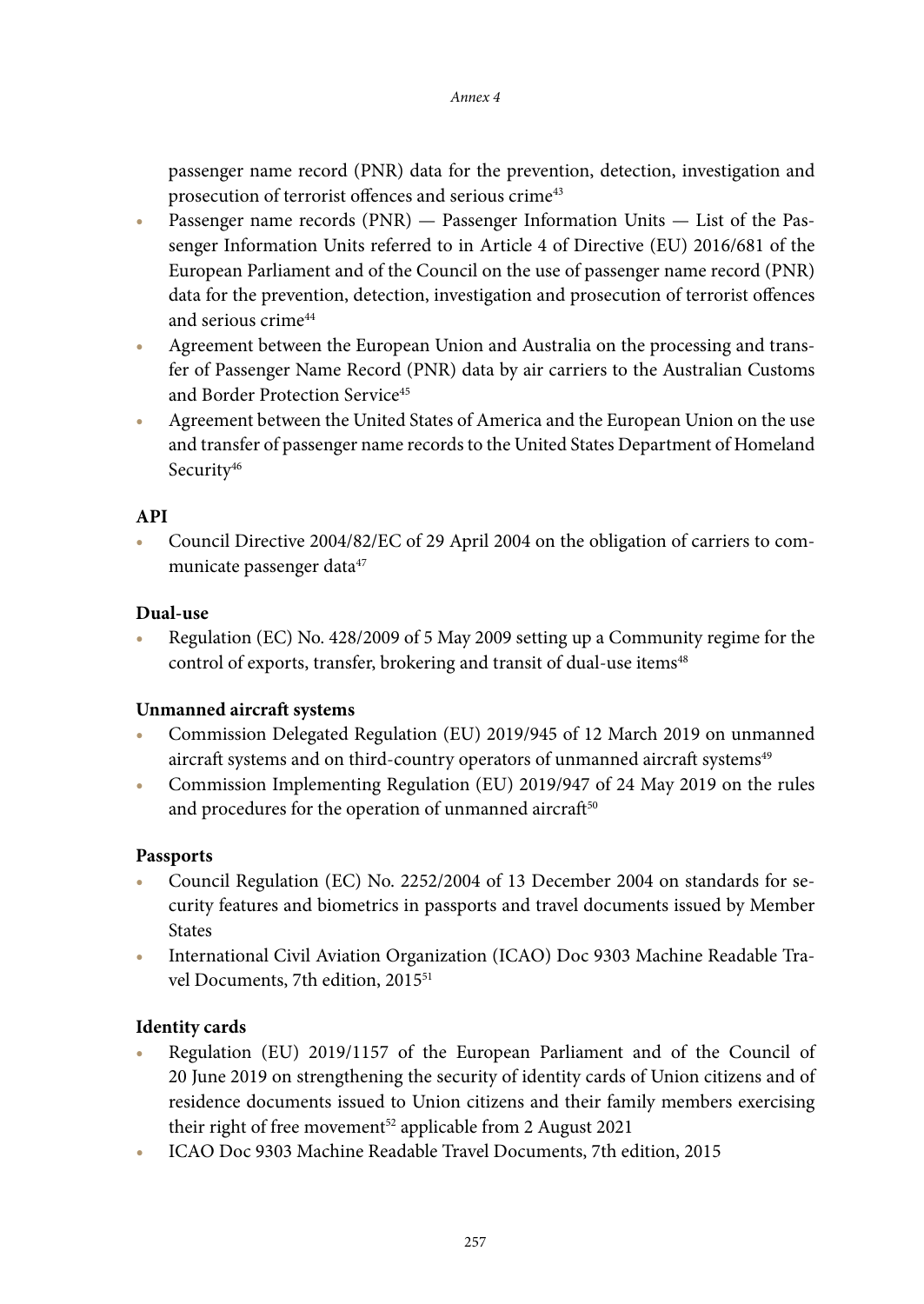#### **EU bodies and agencies**

- **•** Regulation (EU) 2018/1726 of the European Parliament and of the Council of 14 November 2018 on the European Union Agency for the Operational Management of Large-Scale IT Systems in the Area of Freedom, Security and Justice (eu-LISA), and amending Regulation (EC) No. 1987/2006 and Council Decision 2007/533/JHA and repealing Regulation (EU) No. 1077/2011<sup>53</sup>
- **•** Regulation (EU) 2019/1896 of the European Parliament and of the Council of 13 November 2019 on the European Border and Coast Guard and repealing Regulations (EU) No. 1052/2013 and (EU) 2016/162454
- **•** Regulation (EU) No. 439/2010 of the European Parliament and of the Council of 19 May 2010 establishing a European Asylum Support Office<sup>55</sup>
- **•** Regulation (EU) 2016/794 of the European Parliament and of the Council of 11 May 2016 on the European Union Agency for Law Enforcement Cooperation (Europol) and replacing and repealing Council Decisions 2009/371/JHA, 2009/934/JHA, 2009/935/JHA, 2009/936/JHA and 2009/968/JHA56
- **•** Proposal COM(2020)796 final [2020/0349(COD)] for a Regulation of the European Parliament and of the Council amending Regulation (EU) 2016/794, as regards Europol's cooperation with private parties, the processing of personal data by Europol in support of criminal investigations, and Europol's role on research and innovation
- **•** Regulation (EU) 2018/1727 of the European Parliament and of the Council of 14 November 2018 on the European Union Agency for Criminal Justice Cooperation (Eurojust), and replacing and repealing Council Decision 2002/187/JHA<sup>57</sup>

# **Endnotes**

- 1. The list also contains non-legally binding proposals aimed at updating current instruments.
- 2. OJ C 326, 26.10.2012, pp. 13–390.
- 3. OJ C 326, 26.10.2012, pp. 47–390.
- 4. OJ C 326, 26.10.2012, pp. 391–407.
- 5. OJ L 239, 22.9.2000, pp. 13–18.
- 6. OJ L 239, 22.9.2000, pp. 19–62.
- 7. OJ L 381, 28.12.2006, pp. 1–3.
- 8. OJ L 381, 28.12.2006, pp. 4–23.
- 9. OJ L 205, 7.8.2007, pp. 63–84.
- 10. OJ L 112, 5.5.2010, pp. 31–37.
- 11. OJ L 77, 23.3.2016, pp. 1–52.
- 12. OJ L 71, 14.3.2013, pp. 1–36.
- 13. OJ L 231, 7.9.2017, pp. 6–51.
- 14. OJ L 312, 7.12.2018, pp. 1–13.
- 15. OJ L 312, 7.12.2018, pp. 14–55.
- 16. OJ L 312, 7.12.2018, pp. 56–106.
- 17. OJ L 213, 15.6.2004, pp. 5–7.